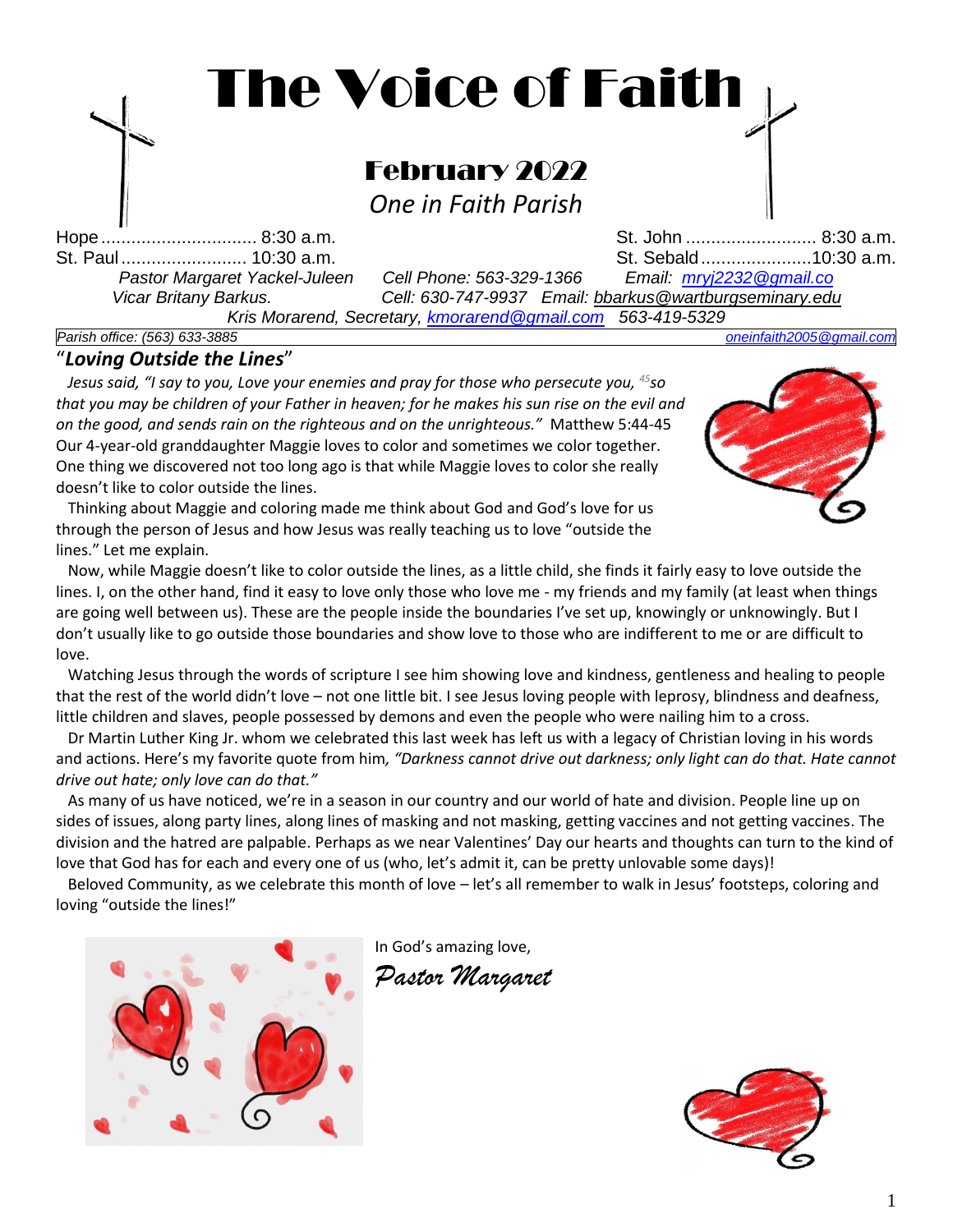

**10:30 am worship 10:30 am worship 8:30 am worship**



**January 9, 2022**

 Present: Bill Hunt, Vicar Brittany, Wayne Yelden, Nancy Yelden, Kris Morarend, and Tracy Kregel. Nancy opened the meeting at 11:20am, Kris motioned to approve the December council minutes, 2nd by Tracy, motion passed. Wayne reviewed the treasurer report. The 4th quarter ending balance was \$1735.66. Bill motioned to approve the quarterly report, 2nd by Kris, motion passed. The year to date ending balance will be reported at the annual meeting.

\* Kris continues to send monthly educational packets to youth and the Christmas program went well.

\* The elevator is not being consistent; Wayne is following up to get the elevator working properly.

\* The annual meeting on February 6th will be immediately following the church service with soup and sandwiches provided.

\* Bill will pull together an auditing committee to review the financials.

\* The council discussed benevolence gift commitment for 2022. The council will recommend the following to the congregation at the annual meeting: each month - \$25 to Shepherd of the Hills, \$25 to Clayton County Food Shelf, \$75 to Lutheran Services in Iowa, and any other designated benevolence will be sent to ELCA. Lenten offering will be divided 50/50 between the Lutheran Home and EWALU, all designated gifts will be honored. Any deficit up to \$125 commitment will be covered by the church general fund. Bill motioned to approve the recommendation, 2nd by Kris, motion passed.

\* Wayne motioned to adjourn the meeting, 2nd by Tracy, meeting adjourned at 11:35am

Tracy Kregel, Secretary

\*\*\*

### **St. John**

### **January 11, 2022**

 The regular meeting of the St. John Lutheran Church Council was held Tuesday, January 11th, 2022. Present were Doug Nus, Jeri Watson, Debbie Watson, Penny Handke, Kelli Knickerbocker, Cassie Gruman, Linda Adams, Pastor Margaret, and Tia Shaffer.

 Jerry Watson called the meeting to order. Pastor Margaret led a devotion from 1st Corinthians focusing on where we can all use our talents. The secretary's report was reviewed. Penny motioned to approve the minutes as printed, and Linda seconded. Motion carried. The treasurer's report was given. Income reported at \$11,287.14 and expenses of \$5655.66. A miscellaneous donation of \$400.00 given by WELCA for EWALU camperships. Doug motioned to approve the treasurer's report, and Tia seconded. Motion carried.

 Pastor Margaret gave highlights of her report. The Lenten worship theme is You are Here. There was one baptism in December. Pastor will continue her office hours at Embers on January 7th and 21st and Treats on January 14th. Great book discussion on Pastor Mark's book, Everyone Must Eat was held. All parish worship services will be held at the Arlington Community Event Center on Sunday, January 23rd.

A wonderful thank you note and an unrestricted gift donation of \$2000.00 was received from Jeanne Frederick Vanda to use at the church's discretion citing very fond memories from her childhood and how important Saint John's was to her parents.

 Committee members are assigned as follows: Parish Ed - Linda Adams; Worship & Evangelism - Penny Handke; Building & Grounds - Doug Nus; Social Concerns - Debbie Watson; Stewardship - Cassie Gruman.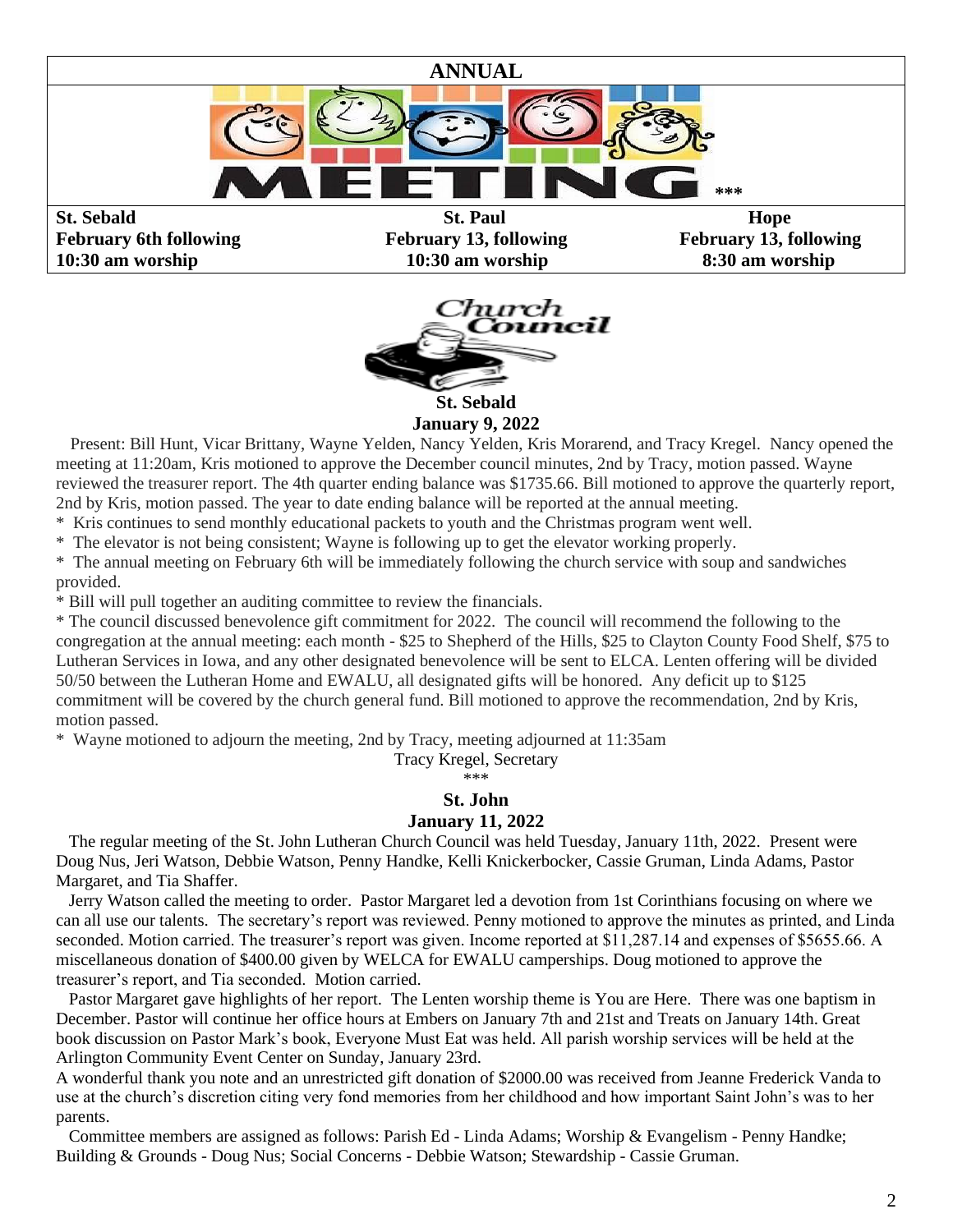#### **Committee Reports :**

**Evangelism:** Penny is working on the list for family ushers and readers. There are still a lot of empty dates **Social Concerns:** There is a balance of \$1,661.08 in the QSS balance. Debbie Watson will be appointed the representative from St. John's.

**Stewardship:** Starmont staff held a food drive in December by wearing jeans and 5 boxes of food were donated to the food pantry.

### **Unfinished Business**

Track lighting is up and now functional above the organ. Special thanks to Craig Seedorff, Marsha and Doug Rueber. An anonymous thank you to the elves that put away the Christmas decorations prior to tonight's council meeting. **New Business**

*Snow removal:* Randy Brewer, Gary Reed, Matt Cook and Doug are all helpful with snow removal in winter months. *Calling tree (flock) updates:* Debbie is working on a current shut-in list and updating the calling tree, used for church cancellations. Discussion was held on also developing a prayer chain. Debbie will work on this also and share out information when ready.

*EWALU camperships and Lutheran college scholarships:* The application process has begun. Please let the church know if there are any eligible students. Information will also be printed in the Broadcaster. An early discount deadline is listed as February 28th.

*Synod:* There is an upcoming synod treasurer meeting that Kellie will attend.

 Our next meeting will be held on February 8, at 6:30 PM. Doug motioned to adjourn, seconded by Tia. Motion carried. Meeting was closed with the Lord's Prayer.

### Respectfully submitted,

Tia Shaffer, Secretary

\*\*\*

#### **Hope Council January 18, 2022**

The Hope Council met Jan. 18 in the church fellowship room. Attending were: Pastor Margaret, Ron Kuehl, Joddy Roys, Lori Fannon, Richard Thurn and Joyce Thurn. President Richard called the meeting to order at 7:00 pm. Pastor Margaret read devotions from Nehemiah 8. We were reminded to live gladly.

Minutes of the previous meeting and treasurer's report were approved. Income for the month was \$7,558. Expenses were \$13,454, including payment for the parking lot project. Motion was made, seconded and carried to pay the insurance premium for the year.

Some excerpts from Pastor Margaret's report:

The youth going on the trip to South Dakota this summer will serve soup and sandwich meals before the Wednesday night Lenten services. For Lenten services we will be using the Holden Evening Prayer service as well as "You are Here," a worship exploring God's presence in the place where you are.

Pastor and Vicar Brittany are doing visits on Wednesdays.

The Christmas trees at the four churches in the Parish netted \$969.00 which was sent to the ELCA Good Gifts program.

Mark's book, "Everyone Must Eat," is now available for purchase.

Vicar Brittany will be starting her 18 month internship in March. An internship committee will be recruited.

#### **Business:**:

The 2022 budget was approved and will be presented to the congregation at the annual meeting for approval. Installation of offices will be held Feb. 13.

Hope's auction will be held March 20 following 10:30 worship (note change of worship time.) There will be no Valentine meal this year.

The next meeting will be Feb. 22 at 7:00 at the church.

The meeting adjourned, followed by the Lord's Prayer.

Respectfully submitted,

Joyce Thurn, Secretary

#### \*\*\*

### **St. John WELCA**

 **February 14th will be upon us soon**. With that thought it's time for St. John members to start collecting items for our shut-in Valentine bags. Think of items for those that are in their homes and those in nursing homes. We will fill and deliver them on Sunday the 13th after church service. Put your items in the red box in the kitchen. Thank-you for contributing to this project.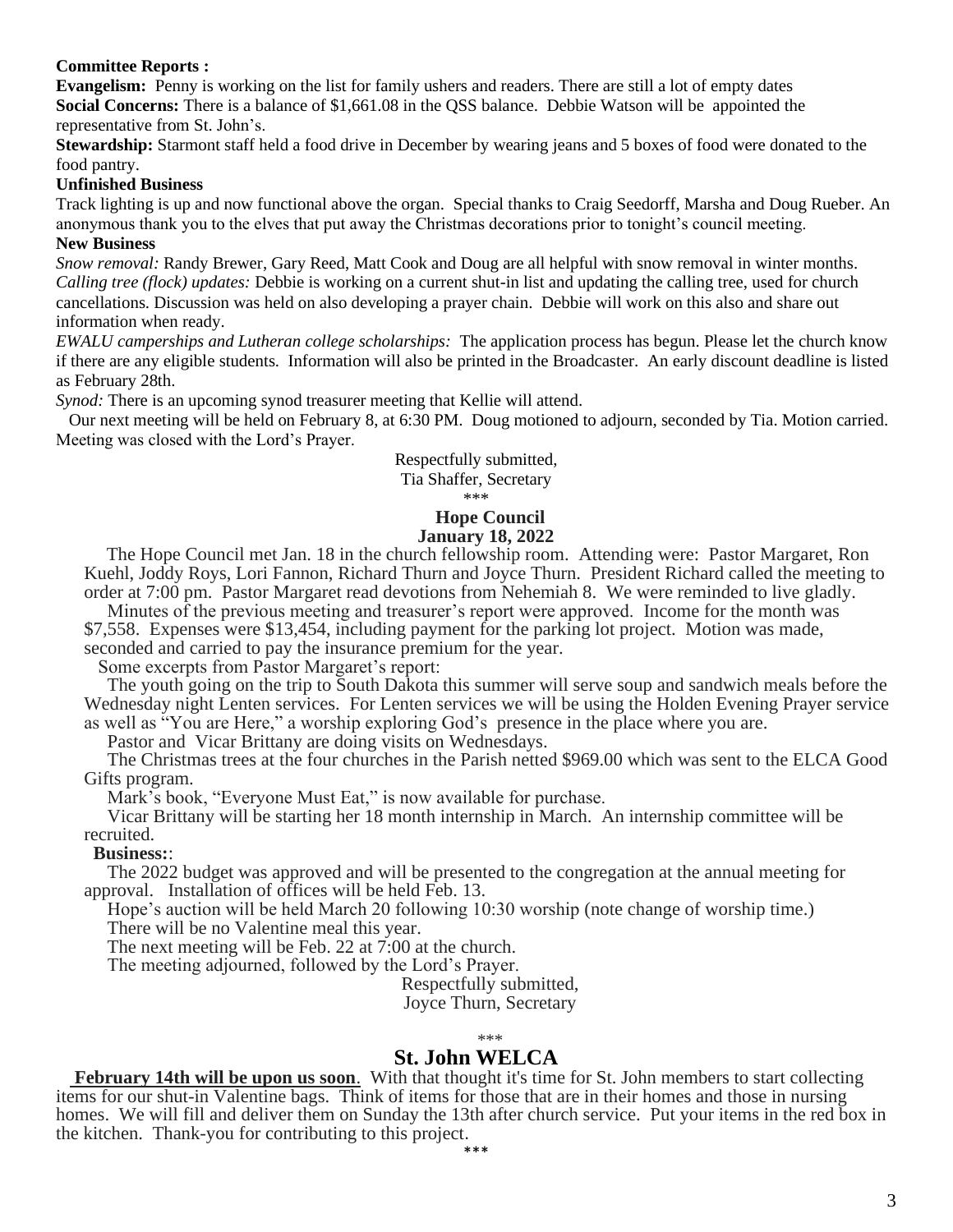### **St. Sebald WELCA**

 The No Bake Bake Sale was (is) a terrific spirit lifter! St. Sebald's WELCA has been able to meet all of its ministry commitments for 2021 thanks to the generosity and thoughtfulness of the givers of gifts! The Portals of Prayer subscription has gone up but because of your gifts WELCA is able to continue to provide it for our members with a balance in the account that will allow for additional ministry. Thank you!

**Your Christmas Generosity Keeps Giving** 

 Thanks to all the St. Sebald members that donated funds so we could purchase items from the "Winter Wish List" for the Navajo School at Rock Point, Arizona that we help support. Thru your generous donations we were able to send 2 boys winter coats, 2 girls winter coats, one set of queen size sheets, one set twin size sheets, 4 pillows and pillow protectors, 5 Diyin God Bizaad Bibles (in Navajo language), and a large slow cooker. These gifts are very much appreciated by the families the school serves.

#### **STRAWBERRY POINT LUTHERAN HOME ANNUAL MEETING**

It would be an understatement to say that the past two-plus years have been a challenge for the Lutheran Home. We have had to place many of our plans on hold due to COVID, the derecho, and changing administrators.

 As we look to the future, our staff, administration, and the Board are confident of discerning new ways to continue serving God in NE Iowa.

#### We will hold our **Annual Meeting on Sunday, March 20, 2022, at 2 pm in the meeting room which is the former dining room of the Lutheran Home.**

Please select your delegates for the meeting as soon as you can. We want nominations to serve on the Lutheran Home Board. We require three nominations this year. Please send any nominees to me at [ggh5297@icloud.com.](mailto:ggh5297@icloud.com)

 We are looking forward to seeing you at our Annual Meeting.

**Pastor Gary Hatcher**

# **ONE IN FAITH** *PRAYER CHAIN*

Dear One in Faith Parish,



When St. John met for its January Council meeting, it was voted that we start a Prayer Chain for OIF Parish and I volunteered to organize this. I would like to invite your assistance with this project.

 I am looking for church members who would be willing to receive prayer requests and pass them onto the next person on a prayer chain and to pray for the person who is in need of God's love. Sign up sheets will be available at our churches within the Parish February 1st through 20th. You may also contact me directly to volunteer to be on the Prayer Chain list. After February 20th, I will take the names of those who signed up or called, and create a list in the form of a chain. Your preferred contact method will be used (specify email, text or telephone call and phone number). The chain list would be sent to the members who signed up, as well as being published in the Voice of Faith newsletter each month. Anyone in the Parish could call Pastor Margaret, Vicar Brittany or any member of the chain to start a prayer request. We would respect the confidentiality of the person we would pray for by only sharing what we are given to share. We would not want to embellish or add to the story, avoiding it being a gossip chain.

 Each person in the chain would have one person to contact, however, if they are unable to reach that contact, they should contact the next person on the chain to keep it moving.

 Prayer Chain members can be added, paused or removed from the list at their request at any time by contacting me. Thanks for considering this opportunity and may God be Praised and we be blessed in this effort to care for each in Jesus name!

Debbie Watson 6509 C Ave Arlington, IA 50606 563-633-3995 home and fax 563-380-9283 cell

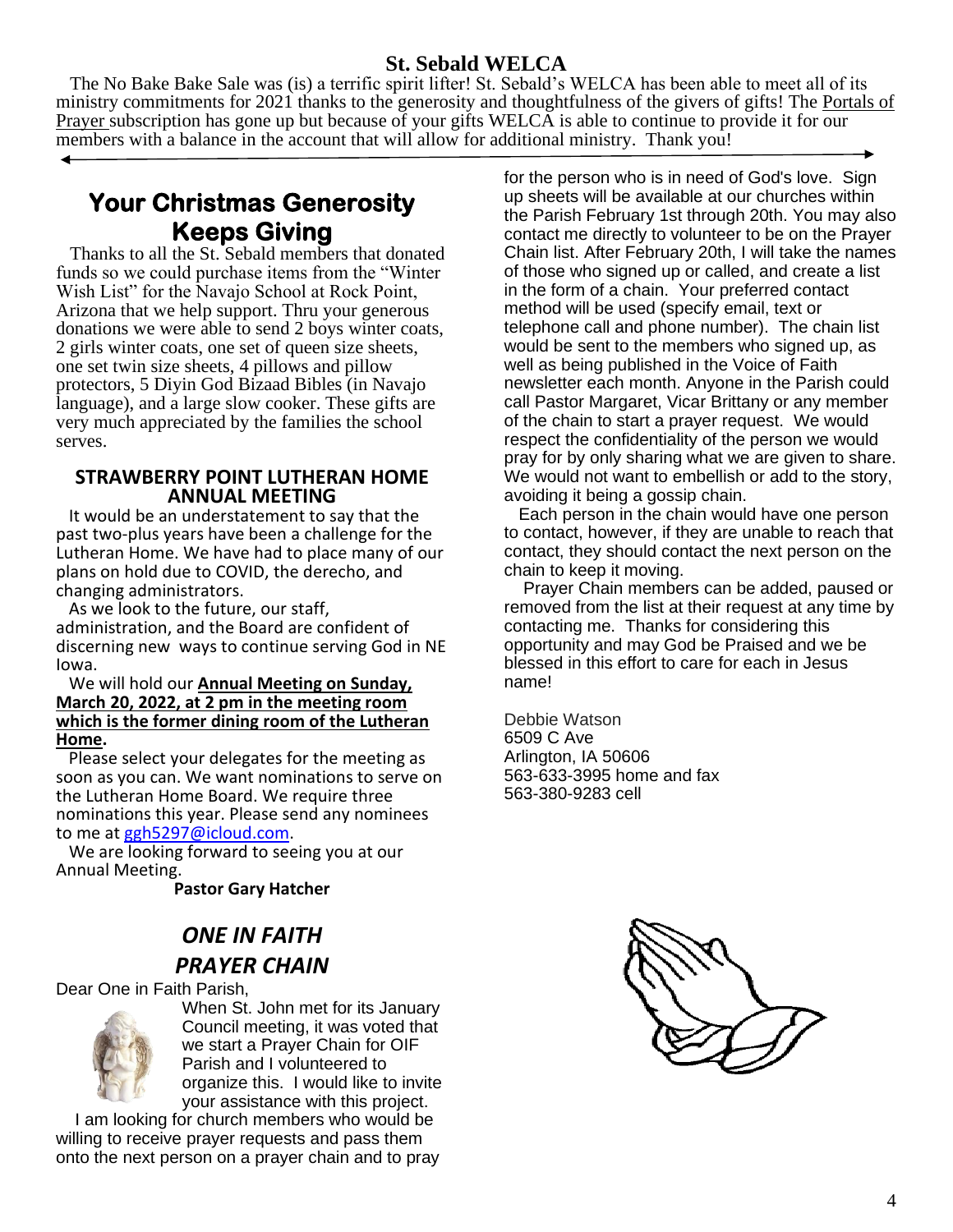

### **HOPE AUCTION**

 $\overline{\phantom{a}}$  $\overline{\phantom{a}}$ 

i<br>L j

It's coming! What you've been waiting for! Hope's auction March 20 following 10:30 worship, with Dave Burrack as auctioneer. Hope people, put on your thinking caps and make your plans.

**Come and join BYOB** 

**"Everyone Must Eat" study, 6:30 pm, St. John, February 27** 

### UY **YEAH! Good work everyone!**

As a parish, we collected \$969.00 for the ELCA Good Gifts Program. That's a lot of chickens, pigs, goats, honeybees, Bibles, and school supplies that will go to help lots of folks around the world. Thanks for your generosity!



Í í

> Word has been received of the death of Rev. Alwin Bergstraesser. Pastor Bergstrasser served the Hope-Immanuel Parish from 1962-1964.

We extend our sympathy to the family of Harlan Meyer, uncle of LuAnn Hunt, and to the families of Rick Juleen, brother to Pastor Mark, Dean Puffett, Les Peterson and Danielle Pape.

> I l.



Ξ

**Please continue to send** your financial gifts to your churches. We need your gifts to continue doing ministry within our churches and parish. Thank you so much!

- St John, 115 Park Ave., Arlington, IA50606
- St Paul, c/o Tracy Follon, Box 85 ,Volga IA 52077 St Sebald, c/o Wayne Yelden, 14394 Drake Road, Strawberry Point IA 52076
- Hope, c/o Ron Kuehl, PO Box 365, Elkader, IA 52043

Many thanks for the track lighting above the organ at St. John! Kris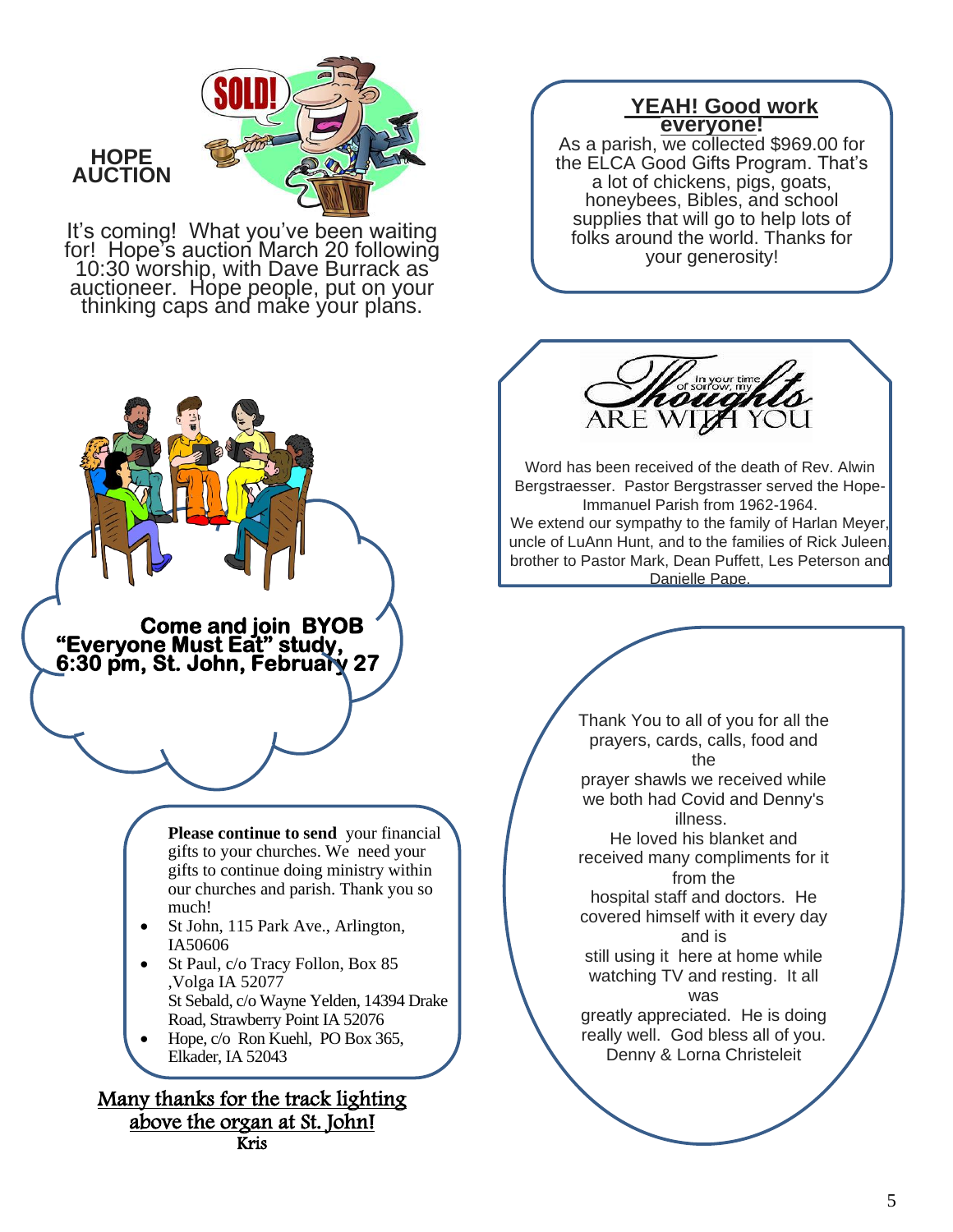

# Conference Assembly UPDATE

 Annual Conference Assembly is scheduled for February 20, 2022 at 2:00pm and will be held VIRTUALLY – BY ZOOM!

St Peter, Garnavillo has policies in place regarding outside events during this pandemic. The Council recently evaluated the State/County numbers, citing rising numbers within Clayton County and the policy limiting outside events at this time.

Our SOTH Board voted in November to hope for IN PERSON, however, will hold VIRTUALLY if needed.

Assembly Packets will be mailed to each of Conference Churches the first week of February. Delegates should plan to pick up the meeting information from their church. If a delegate has questions, please reach out to the office for further guidance.

# News or Highlights within the Conference

As a Conference, we would like to extend Blessings to our outgoing Board of Director Members in February: Rev Lynn Noel, St Paul Postville, President & Becky Fuelling, St John Farmersburg, Youth Chair. Both individuals have served 4 years (2 – 2yr terms), the maximum allowed as defined by our Conference By-Laws! The second term, was a challenge relating to the pandemic, however we want to say *THANK YOU*, as you have given us your time and commitment to continue the mission here at Shepherd!

We would also like to extend Blessings to 3 of our local Pastors moving on from their current calls: Rev Clark Baldwin has retired from EWALU. Rev Hillary Burns Kite, St Peter, Garnavillo, has accepted a new call with St Peter Lutheran Church in Prairie Du Chien, Wi as an Associate Pastor. Rev Susan Friedrichs' Call has ended at Bethany, Elkader and Emanuel, St. Point. "We *pray God will lead and guide each of you on the next journey of your life."*

Congratulations to Rev Mike Ashman, St. John & St. Paul, Guttenberg, on celebrating his 29th Ordination Anniversary of January 3rd! Ī

### $\sqrt{2}$ To One In Faith Parish

 $\overline{a}$ 

Thank you for your generous donation to Shepherd of the Hills Ministry Christmas Just 4 Kids, Crisis, or Operating Funds this past holiday season! Our hope is to make Christmas a little merrier for the families we serve throughout the year. Gifts like yours make it possible for Shepherd to continue the Ministry we feel is so very important right here in Clayton

> County. Heather, Director

**Thanks be to God for His amazing grace in Jesus Christ, His son, our Lord**

### **HAPPY VALENTINE'S DAY FROM LSI**

#### "We love because He first loved us" 1 John 4:19

Lutheran Services in Iowa's mission is about responding to the love of Jesus Christ through compassionate service. We give thanks for all the ministry partners, both individuals and congregations, who help share this love for Iowa children, adults, and families.

 We see this love in newly adopted children and their families; in teens who are overcoming years of trauma and building bright futures; in Iowans with disabilities who are growing their independence and confidence; in new parents who are raising strong and healthy families, and in so many other moments of joy. You can help carry out our mission of hope and healing by giving a gift and showing love to the Iowa families we serve. For more information, please contact Deb Whitford, LSI's Director of Philanthropy and Church Relations, at Deborah.Whitford@LSIowa.org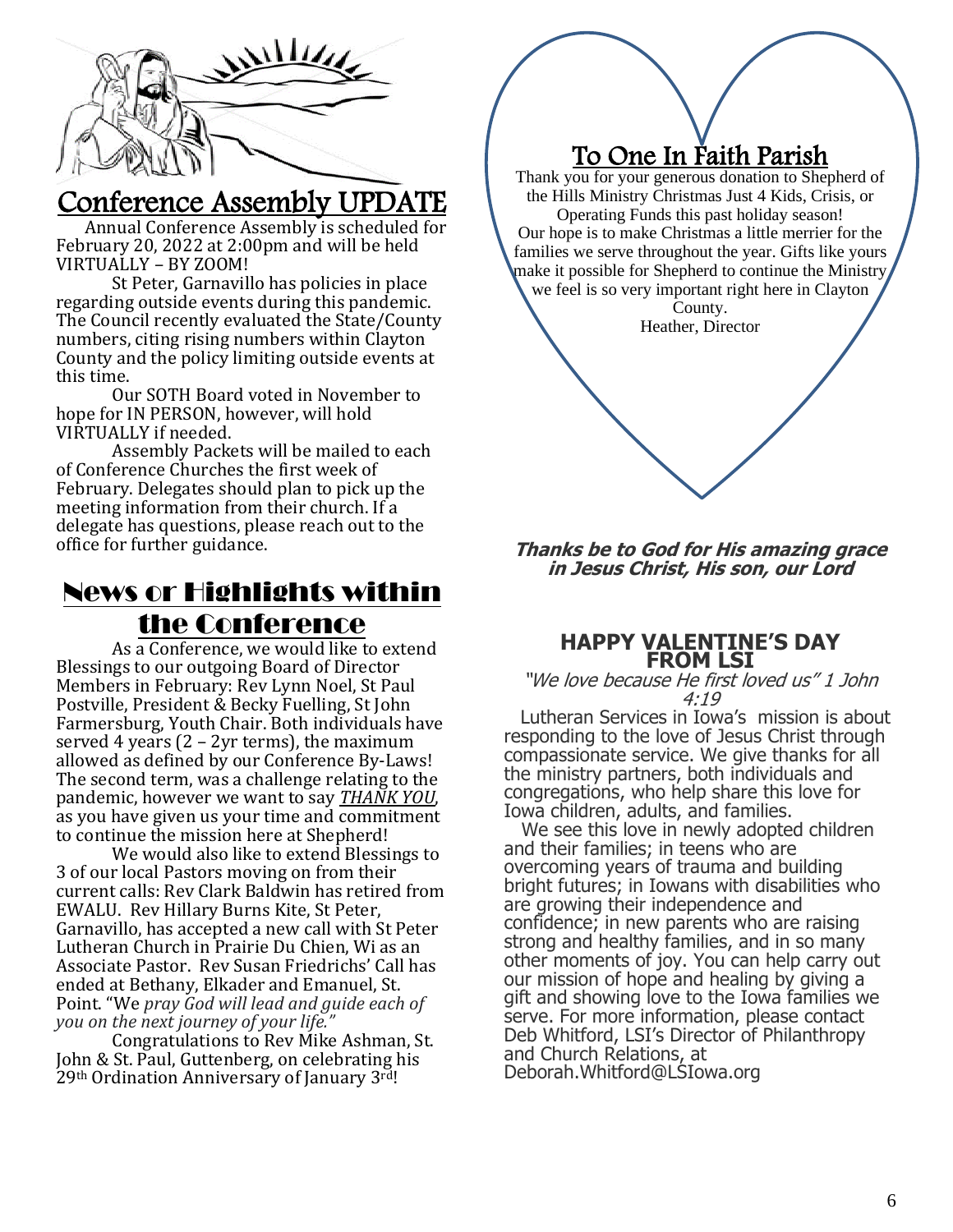

## **Serving in February at Hope**

| Ushers: |                                        |
|---------|----------------------------------------|
|         |                                        |
|         |                                        |
|         |                                        |
|         |                                        |
|         | Communion AssistantJamie Burgin        |
|         | Altar Comm. Helen Rowell, Joyce Thurn, |
|         |                                        |
|         | Church Cleaning John & LuAnn Hunt      |
|         | Special OfferingSS Soup-R-Bowl         |

## **Serving in February at St. Sebald**

| Feb. 13 Mace & Kristin Klingman |
|---------------------------------|
|                                 |
|                                 |
|                                 |
|                                 |
|                                 |
|                                 |
|                                 |
|                                 |

# **Serving in February at St. Paul**

| Acolyte |  |
|---------|--|
| Ushers: |  |

## **Serving in February at St. John**

|          | Tom & Karen Hamlett               |
|----------|-----------------------------------|
|          |                                   |
|          | Altar Guild Kim & Meri Ann Klocke |
|          |                                   |
| Readers: |                                   |
|          |                                   |
|          |                                   |
|          |                                   |
|          |                                   |
|          |                                   |



**Prayer Requests** may be phoned to (563) 633-3885/563-419-5329 or emailed to the One in Faith Office: o**neinfaith2005@gmail.com Please Hold in Praye:** David Andreae; Scot Jacobson; LuAnn Hunt; Zander Purman; Marvel Seeland; Verna Lenth; Keith Peuker; Lois Pierce; John Cunningham; Jim Turner; Warren Stoner; Connie Schaefer; Kelly Bolsinger; Kathy Pierce; Marilyn Shaffer; Elaine Peterson; Lynda Burgin;; Jeremy Walz; Mary Lou Coonfare; Greg Shaw; Pastor Jerome Godson; Jane Godson; Bob Blue, David Opperman, Luther Pugh, Joyce Erickson; Brenda Landis; Brian and Becky Meisgeier; Kent Klingman; Amanda Peterson; Barb Garms; Jim Miller; Wayne Coonfare; Luke Baade. **Prayers for the families of:** Danielle Pape, and Dean Puffett **Service people:** Josef Von Handorf; Justin Minger; Patrick Pryer; Justin Pryer; Jesse Gossett; Tabitha Lambert; and other service men and women.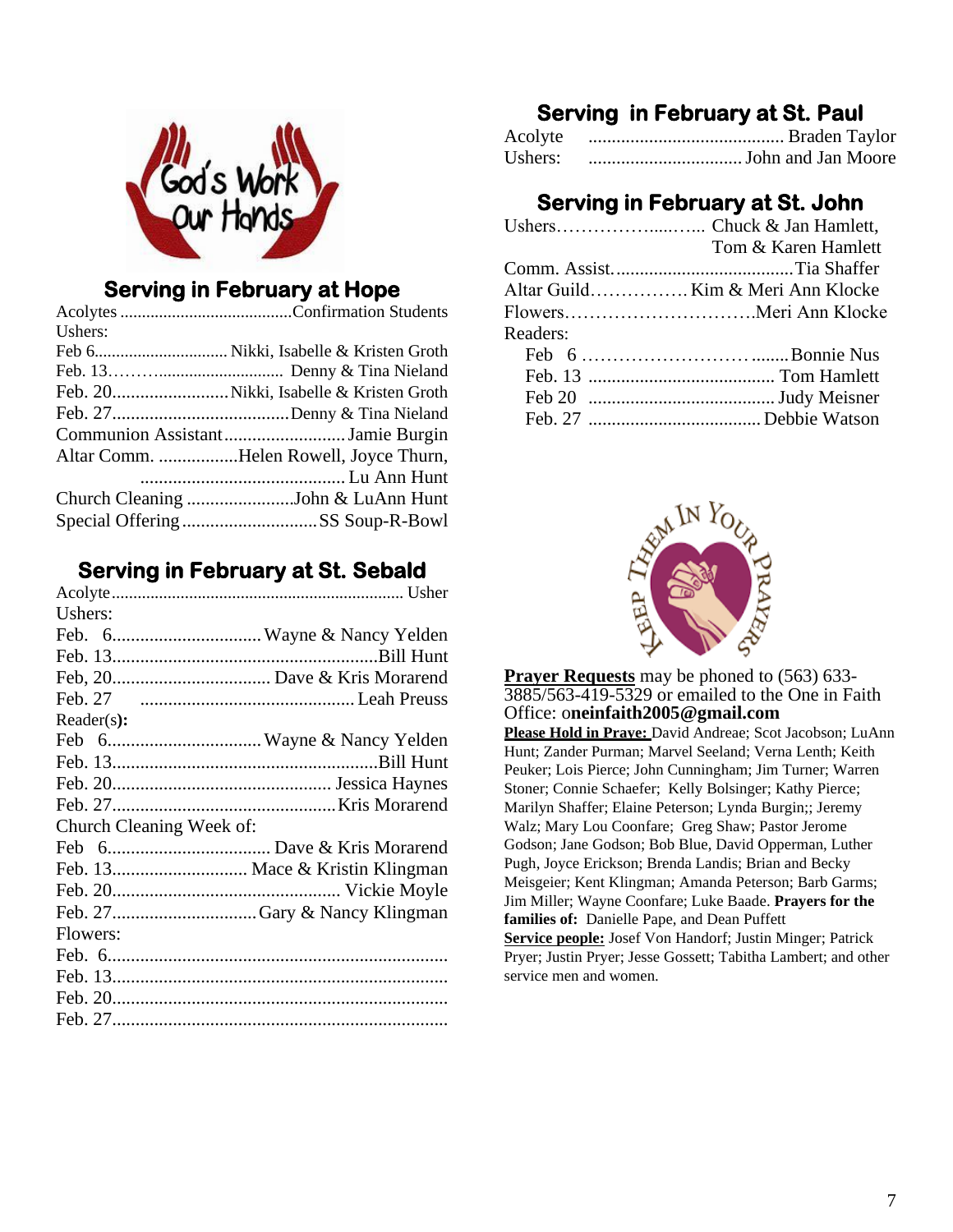

# St. John Birthdays

| Feb. 5Jackie Myers, Marilyn Seedorff  |
|---------------------------------------|
|                                       |
| Feb. 11 Halicia Hamlett, Ericka Nus   |
|                                       |
|                                       |
|                                       |
| Feb. 19Debbie Watson, Pastor Margaret |
|                                       |
|                                       |
|                                       |

## Hope Birthdays

| Feb. 14Emma Schroeder, Samantha Davis |
|---------------------------------------|
|                                       |
| Feb. 17 Taylor Amsden, Rhett Meyer    |
|                                       |
|                                       |
|                                       |
|                                       |
|                                       |

# St. Sebald & St. Paul Birthdays

| Feb. 6Barbara Hummel, Kathleen Olson  |
|---------------------------------------|
| Feb. 10Roger Bushkofsky, Diane Sarich |
| Feb. 12Russell Frey, Rod Mohning      |
|                                       |
| Feb. 14Jessica Haynes, Jim Miller,    |
|                                       |
|                                       |
|                                       |
|                                       |
|                                       |
|                                       |



# St. John Anniversaries

## Hope Anniversaries

## St. Paul Anniversaries

Feb. 4................................Joshua & Rebecca Everitt